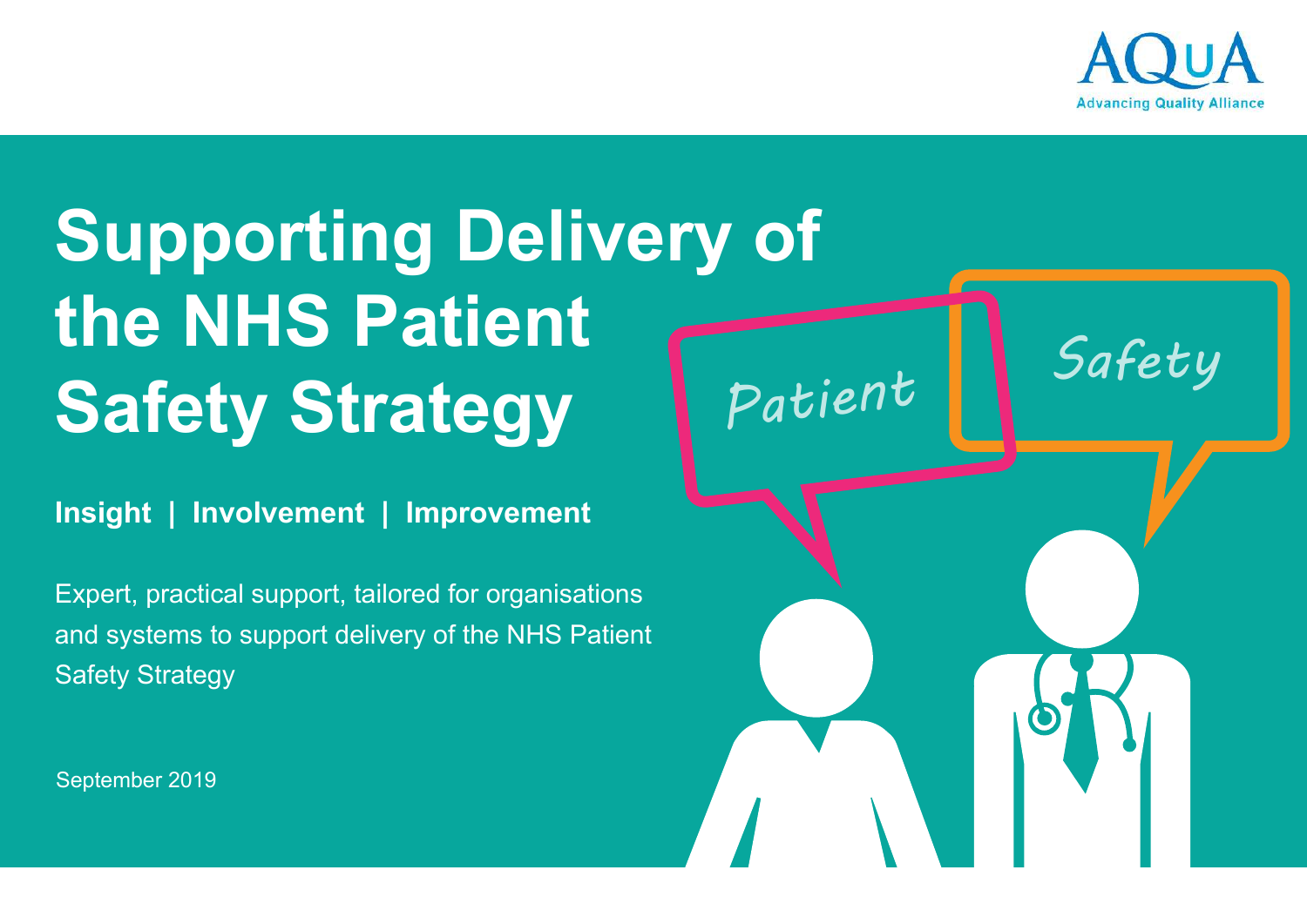### **About AQuA <sup>2</sup>**

Established in 2010, the Advancing Quality Alliance supports its members in the North West to deliver the best health, wellbeing and quality of care for all.

We aim to be a trusted source of quality improvement expertise for the NHS and wider health and social care systems.

We work across four improvement priorities:

- **• Delivering High Quality Care**
- **• Supporting System Transformation**
- **• Delivering Person Centred Care**
- **• Building Capability for Improvement**

In addition to our work with members, we also undertake consultancy work all across the UK. We work in partnership with our customers as a trusted advisor, to explore and identify their individual goals and requirements, and pride ourselves on providing a package of support that best meets their needs and offers value to their work.

*The way AQuA explain things is so clear and easy to understand and using what we've learned the next day definitely reinforces the learning. I'm looking forward to sharing all I've learned in my team in Pharmacy and across the wider Trust.*

> **Patient Safety Measurement Unit Participant** North East and North Cumbria

*As a result of working in partnership with AQuA, Bolton NHS Foundation Trust is developing a Human factors learning network. AQuA's training and support has reinforced our organisation commitment to delivering the best and safest care for our patients.*

#### **Sharon Martin**

Director of Strategic Transformation Bolton NHS Foundation Trust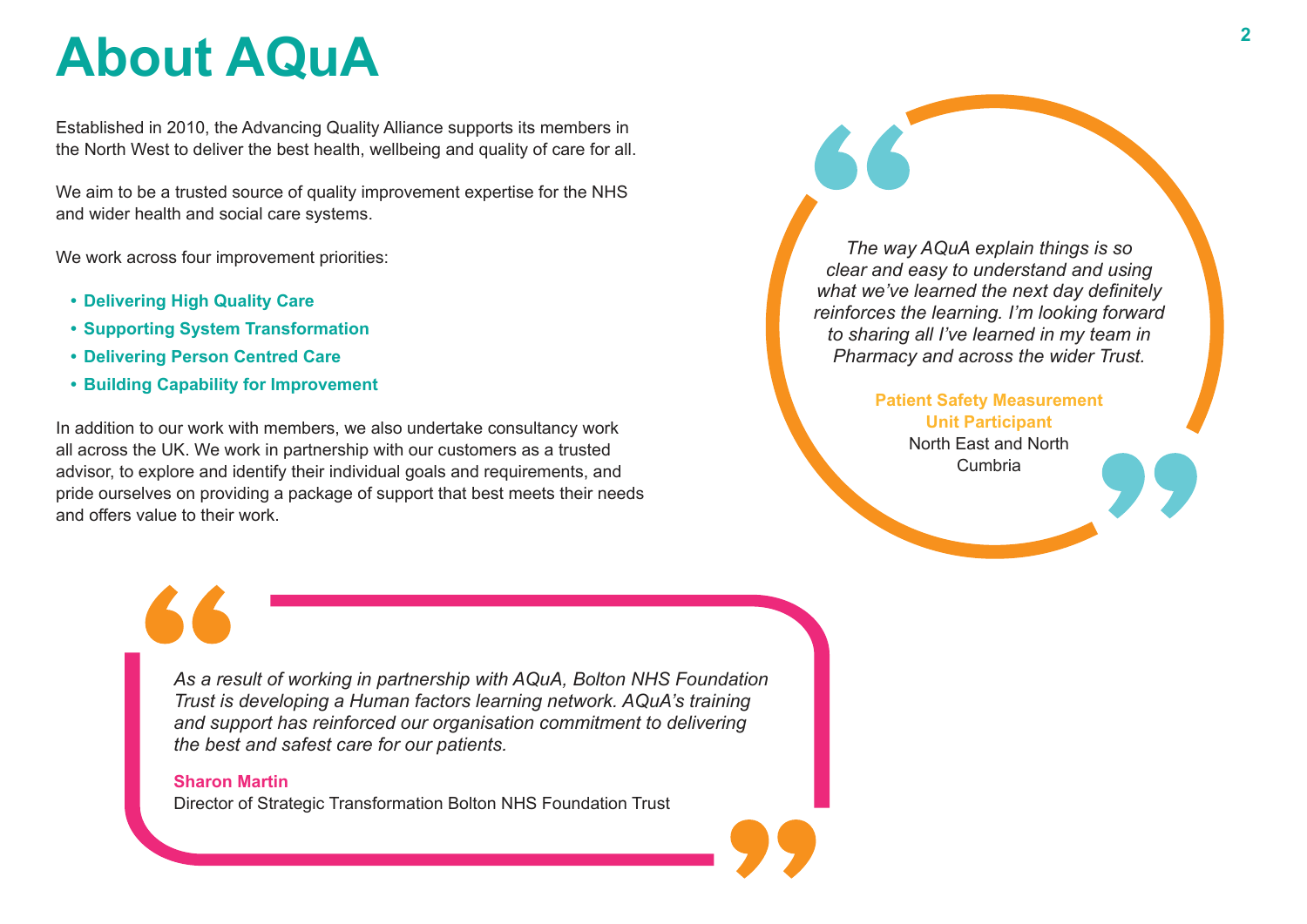### **Introduction**

The NHS Patient Safety Strategy, launched in July 2019, recognises the advancements made in patient safety. NHS staff have the desire, drive and commitment to do more to improve safety.

Utilising the full force of knowledge, skills and technology, working together the NHS needs to improve safety while moving faster through learning.

Organisations need to recognise and invest in the underpinning structures, behaviours, values and culture required for safety improvement.

Over the last 10 years, AQuA has been supporting members and customers to understand and improve safety challenges required from both local and national perspectives.

We have always recognised the importance of aligning the cultural challenges and technical safety requirements, alongside the underpinning supporting safety structures.

The experience and knowledge of our team is shared via our credible suite of skills and resources, focusing on safety culture, psychological safety and team behaviours, ensuring that you can contribute to a safer health and care service.

By working with us, we can provide you with a partner to support you on your journey to improve patient safety.

We have aligned our programmes of support, co-designed to build an integrated safety improvement strategy, ensuring that the necessary safety leadership culture and quality improvement capability and capacity is in place.

We believe organisations working together can achieve:

- **• Improved safety for those experiencing and delivering care by working together at a strategic and operational level**
- **• The creation of a safety improvement learning system, underpinned by quality improvement methodology, applicable on a daily basis by staff at all levels**
- Leaders at all levels who understand their role and influence on **culture, values and behaviours for safer systems**
- **• A robust safety improvement strategy with measurable aims and coordinated safety improvement programmes**
- **• An appreciative based approach, identifying and building on existing strengths around patient safety, ensuring connections between current and planned areas of safety work**
- **• A connection and network of organisations with shared ambitions, sharing learnings, leading to an accelerated spread of safety initiatives**

*Until I did the leaders programme I didn't realise the importance of measurement. It's been an amazing practical course and now I really get it!* 

*It's been great in supporting me as a leader to help me implement ideas and plans to make things safer and better.*

**Care Home Manager**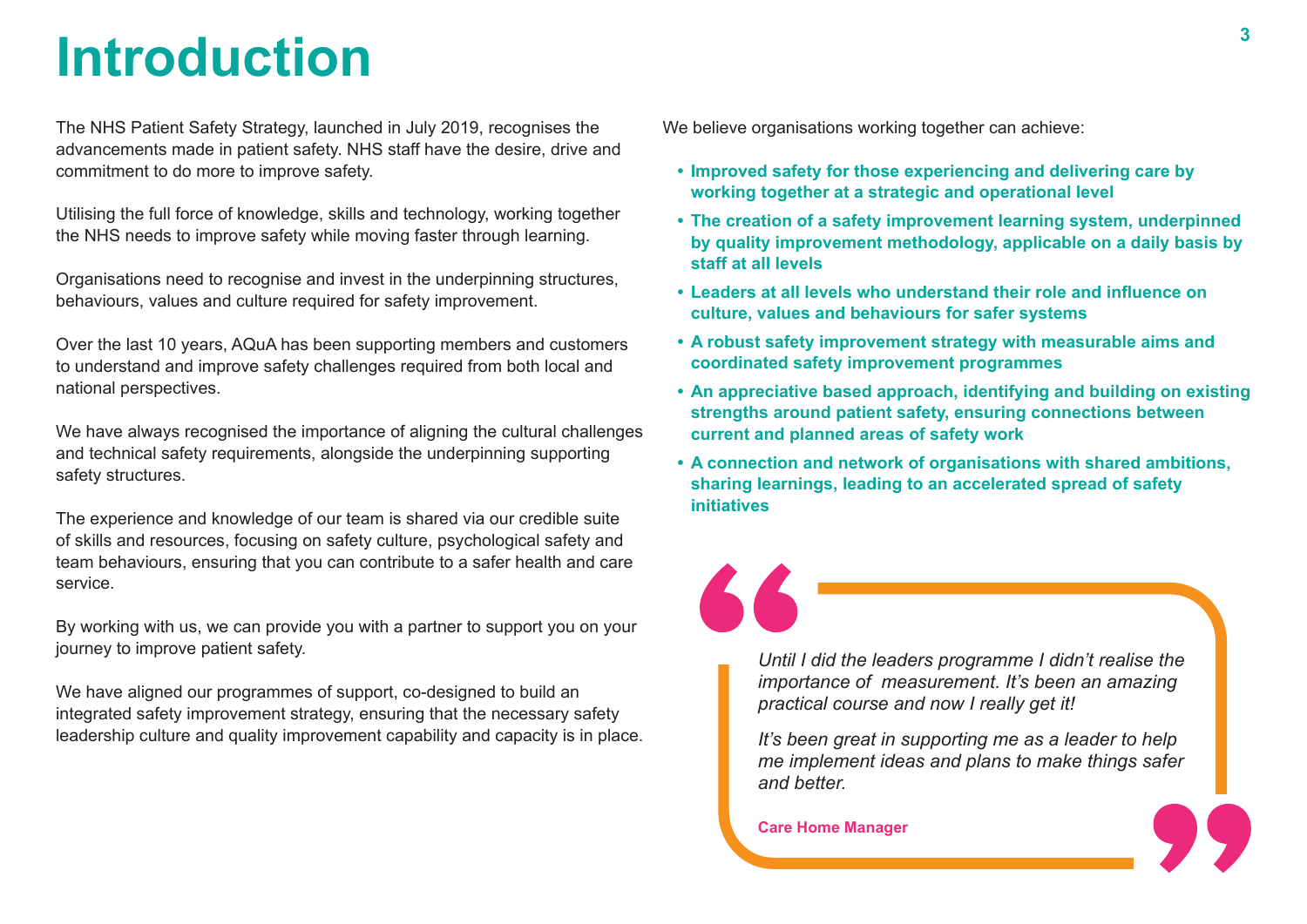## **Enabling the understanding and impact of implementing safety based quality improvement**

### **Learning for NHS Boards and Leaders**

The NHS Patient Safety Strategy calls for the development of a patient safety culture and a patient safety system. The combination of these foundations form an **Engaged Safety Culture** across health and care systems at every level.



AQuA's priorities for the next 3-5 years will be to continue to develop a system that engages patient and service users at the heart.

This is supported by three strategic aims:

- **• Insight**
- **• Involvement**
- **• Improvement**

*The NHS Patient Safety Strategy - https://improvement.nhs.uk/resources/patient-safety-strategy/*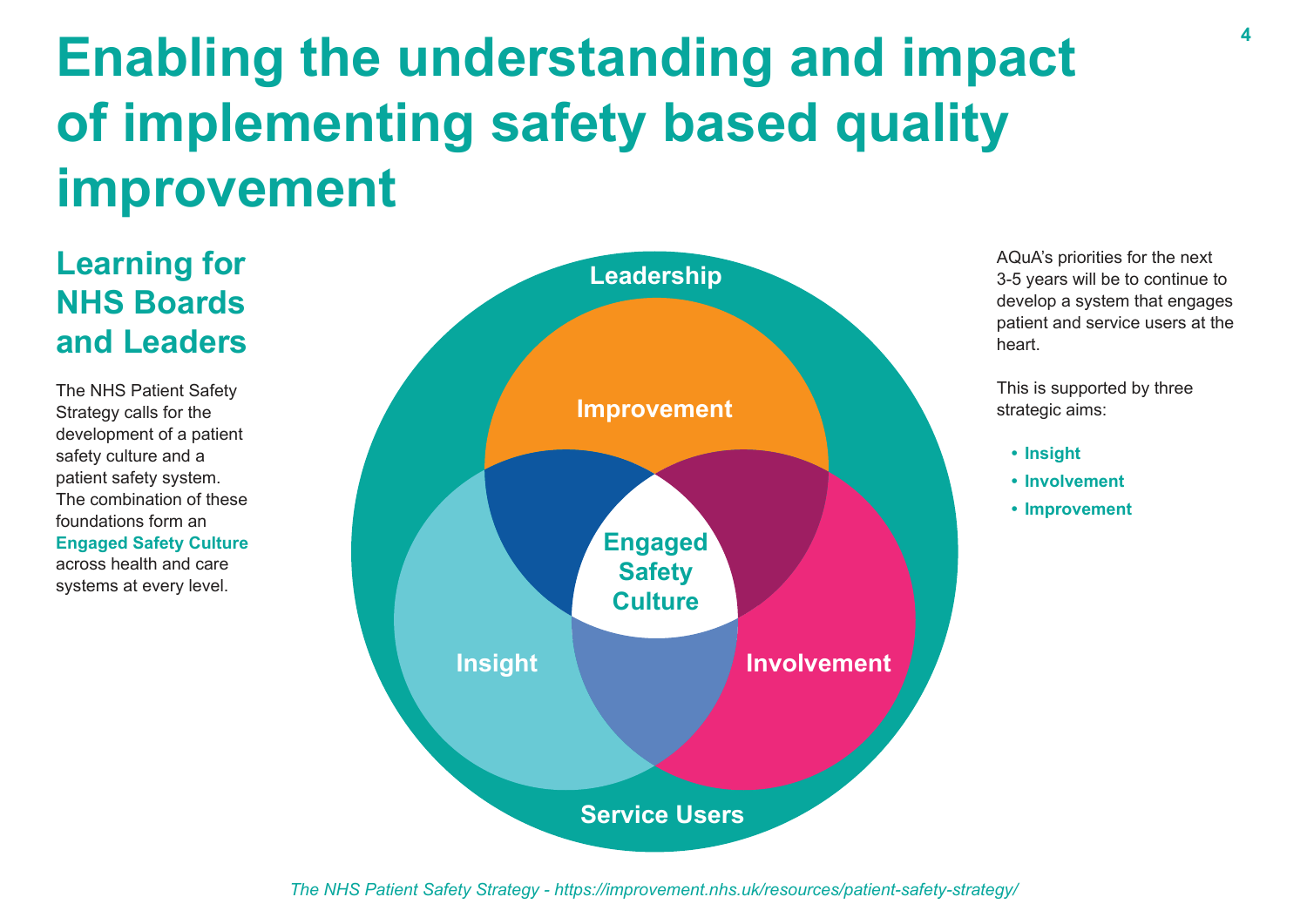#### **Insight**

*"Improving understanding of safety by drawing intelligence from multiple sources of patient safety information."*

AQuA can support teams, organisations and systems through:

- • Working with Board level Commissioners and Providers to understand their responsibility in the reporting, investigating and learning within their systems
- • Working with the new Primary Care Networks to accelerate and spread safety learning
- Working alongside our experienced Analytics team to develop clear, standardised measures for safety improvement, developing metrics and measures to monitor safety
- • Developing technical skills to understand and share learning opportunities from reviewing incidents

### **Involvement**

*"Equipping patients, staff and partners with the skills and opportunities to improve patient safety throughout the whole system."*

AQuA can support teams, organisations and systems through:

- Working with our Lived Experience Panel
- Lived Experience Panel and Patient Safety Panel development to allow integration within organisations from Board to frontline
- AQuA programmes continue to integrate Safety 2 and Learning From Excellence methodology, using appreciative inquiry techniques in multiple improvement programmes
- • Collaborative safety work involving all partners and stakeholders

#### **Improvement**

*"Designing and supporting programmes that deliver effective and sustainable change in the most important areas."*

AQuA can support teams, organisations and systems in the capability building of the patient safety agenda through:

- A range of Human Factors training at scale for staff at all levels
- The depth and breadth of our safety offers invest in the sustainability of knowledge and skills ensuring organisations develop internal learning networks
- • We are a national leader in Shared Decision Making, recognising that patient safety starts with ensuring patients and their perspectives, decisions and intimate knowledge of their health and wellbeing is at the heart of safety
- • Our work with members utilising the Agency for Healthcare Research and Quality (AHRQ) culture tool allows for the assessment of safety culture, connecting frontline teams to Boards with safety improvement plans and outcomes
- Our national delivery of the Patient Safety Measurement Unit (PSMU) supports the consistent messages and outcomes required to drive the success of national safety initiatives and approaches
- • Sense of Urgency, Sense of Hope Framework places quality and safety improvement at the core of organisations, looking to develop a culture and system for quality improvement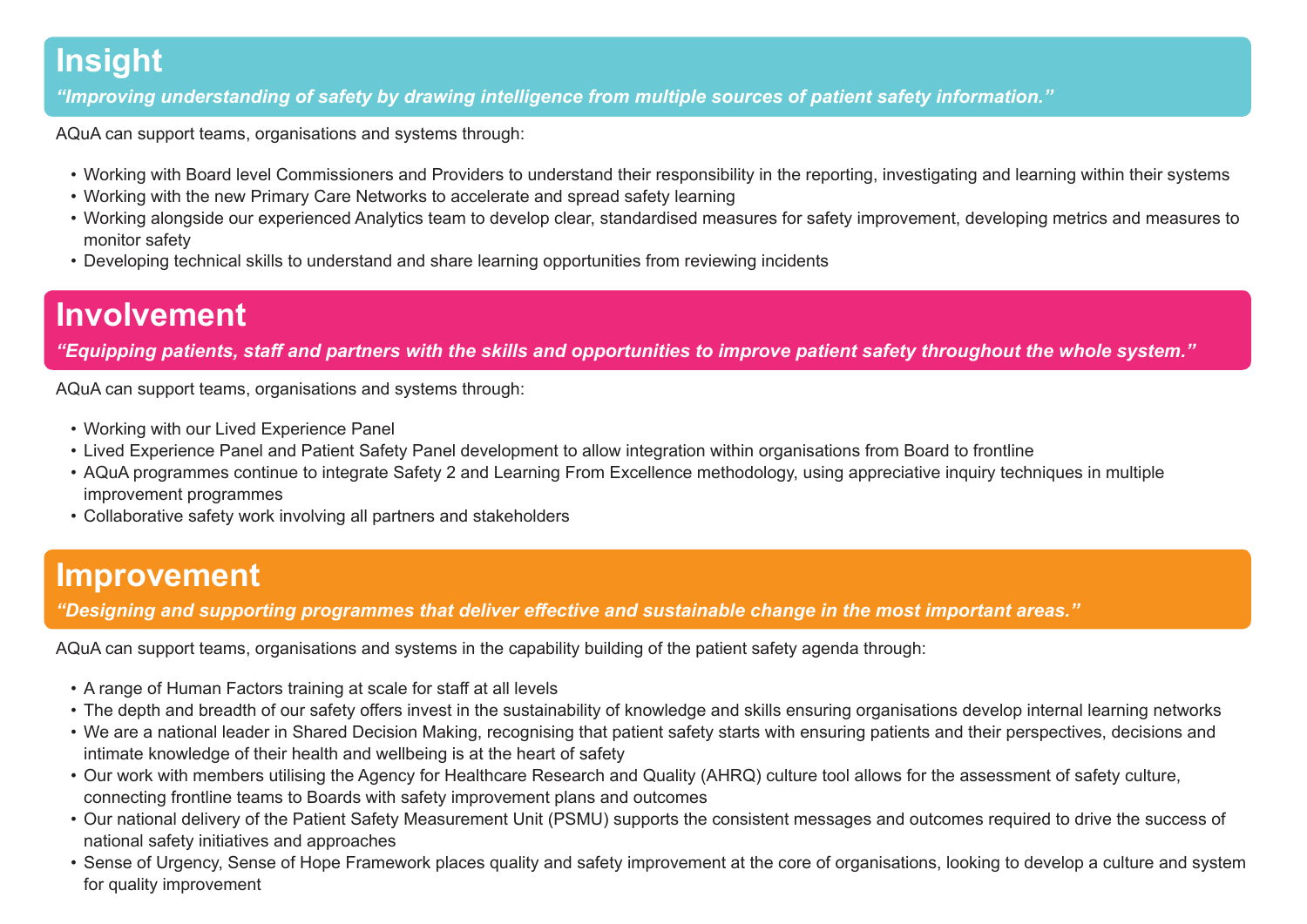## **Further Reading and Information**

The relevance and elevated positioning of safety within healthcare has been evidenced by several other notable publications:



- The NHS Patient Safety Strategy
- The NHS Long Term Plan



- NHS Improvement's 2020 Objectives
- The New CQC and NHS Improvement Well-Led Framework



Measurement and Monitoring Safety Framework



Clinical Human Factors Group



Universal Personalised Care: Implementing the Comprehensive Model

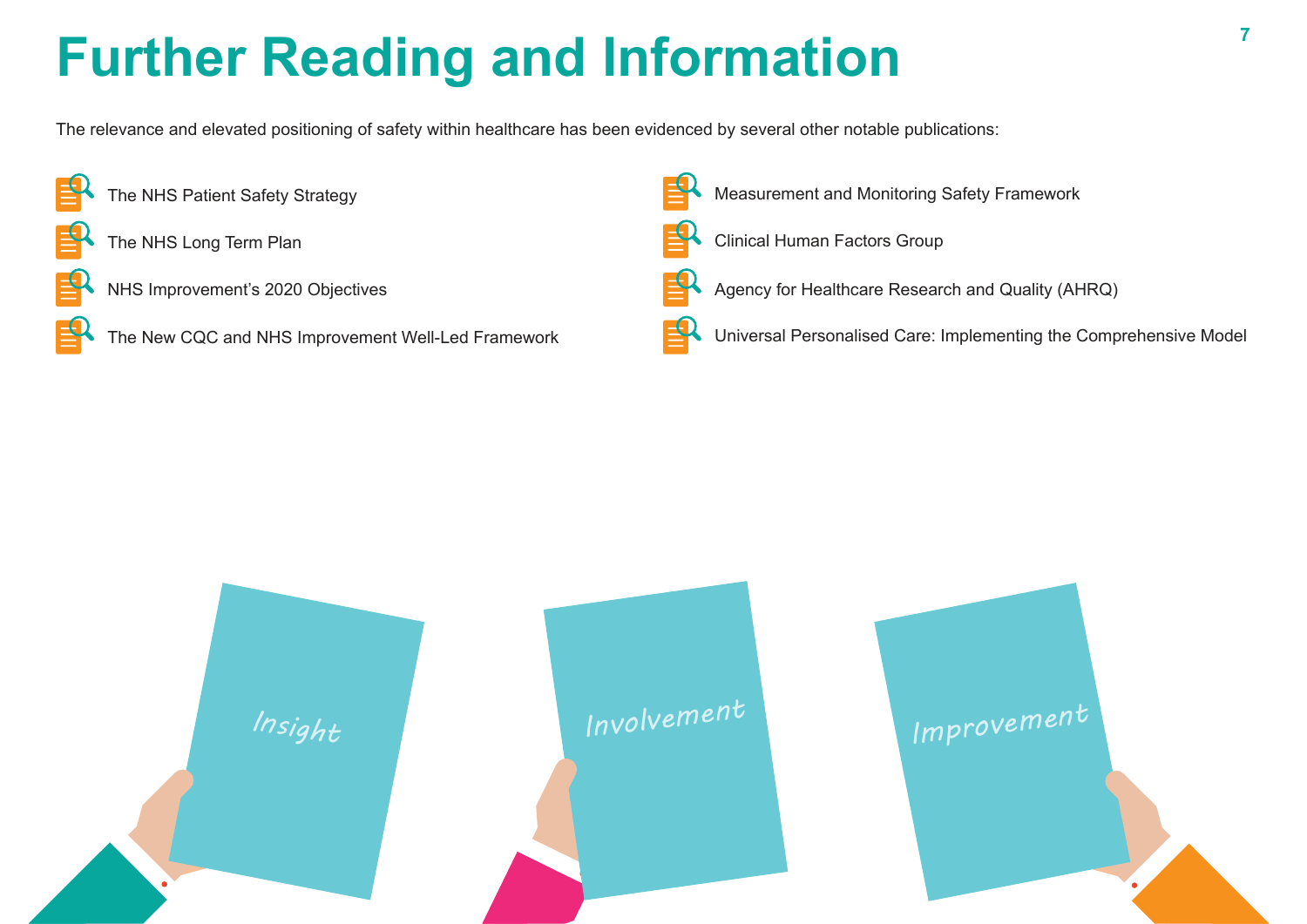### **Contact Us**

We welcome conversations about how AQuA can support delivery of the NHS Patient Safety Strategy.

For further information please contact:



+44(0)161 206 8936



AQuA@srft.nhs.uk



www.AQuAnw.nhs.uk



Follow us @AQuA\_NHS